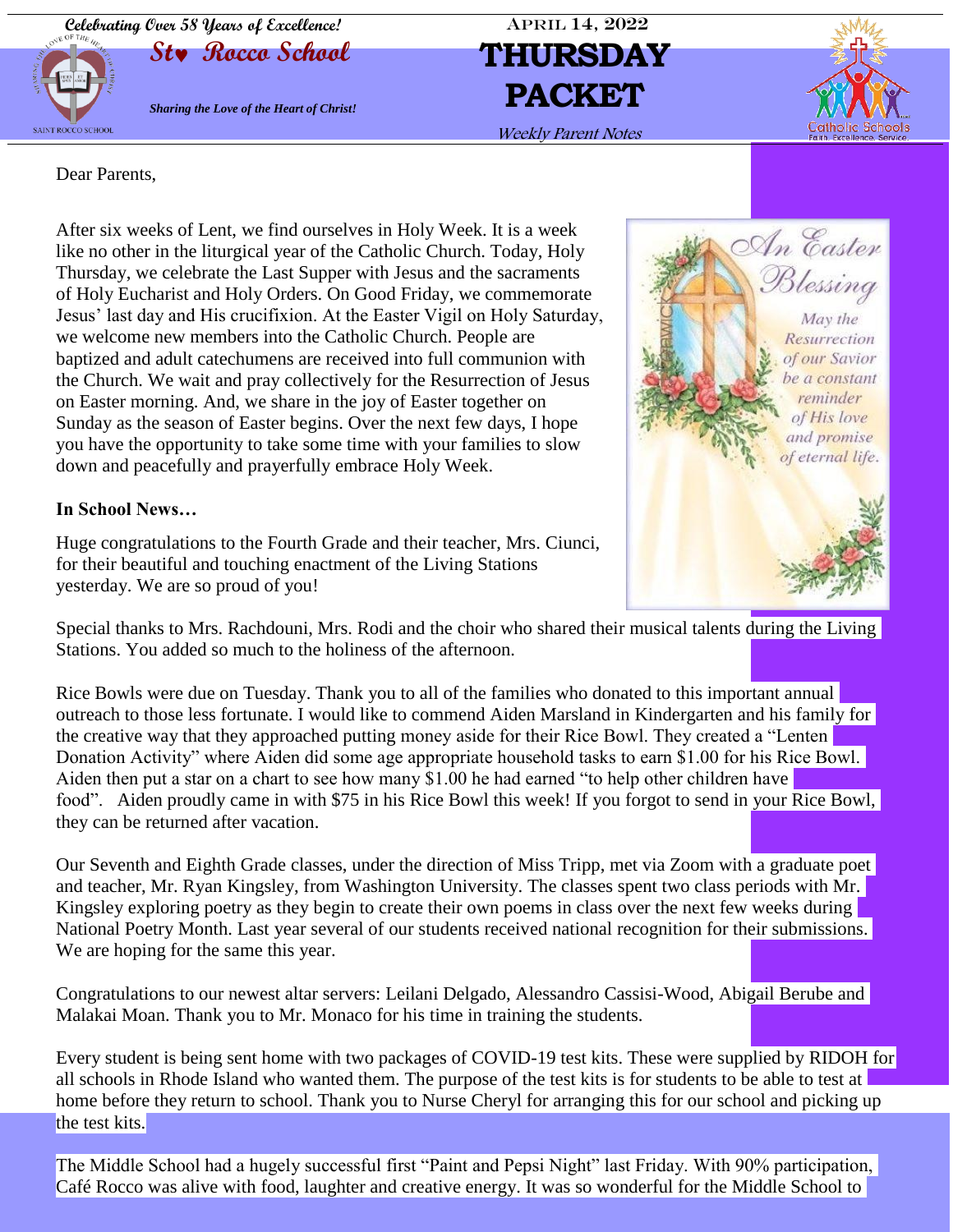have the opportunity to enjoy an activity together after school hours. Special thanks to Miss Tripp for organizing this event and the entire Middle School Team (Miss Troiano, Mrs. Reitz, Mrs. Montecalvo, Mr. DeCosta and Mrs. Okolowitcz) for being present on a Friday night to chaperone and share this night with the students. I definitely think this will be an annual event.

#### **Coming up…**

The Parent Association is trying to schedule some afterschool class activities on Fridays this spring. In order to be successful, they will need parent volunteers. First up is several "Parent, Pops and Playground" get-togethers for our PreK3-Second Grade students.

#### **Important reminder…**

There are no dogs permitted on the school grounds. This includes during arrival, dismissal and at any afterschool sport or activity.

Finally, I would like to share the following letter from Mrs. Reitz's daughter who met with Miss Tripp's ELA classes via Zoom last month. In collaboration with Miss Tripp, they learned about the plight of refugees. The Sixth Grade class earned money with their self-created art work for Project Elea. Project Elea is a group of volunteers from around the world who work collaboratively with the residents of Eleonas Refugee Camp in Athens.

#### *Hello St. Rocco school community,*

*I just wanted to write and say a huge thank you for your support of Project Elea! It means the world to me that I was able to share my experiences with Ms. Tripp's class, and that the students were so moved to dedicate their time and energy to help such a meaningful organization. I've seen the many fruits of donations like yours, and I know the impact Project Elea programming has on families and communities facing unimaginable situations. From preschool supplies to books in the kids' native languages, to medical needs, foodstuffs, winter clothes, and more - your support goes a long way in bringing our world closer together.*

*And to Ms. Tripp, and all St. Rocco's educators, thank you for taking the time to include these conversations in your curriculum - for giving space to students to be aware and understand modern issues facing our society. These are lessons that will shape their world perspectives for the rest of their lives, guiding them to be compassionate, informed servants of the Lord.*

*Thank you! Mimi Reitz*

What a beautiful way for our students to help others during this season of Lent. I wish all of our families an Easter full of joy.

Respectfully,

Regina M. Hand

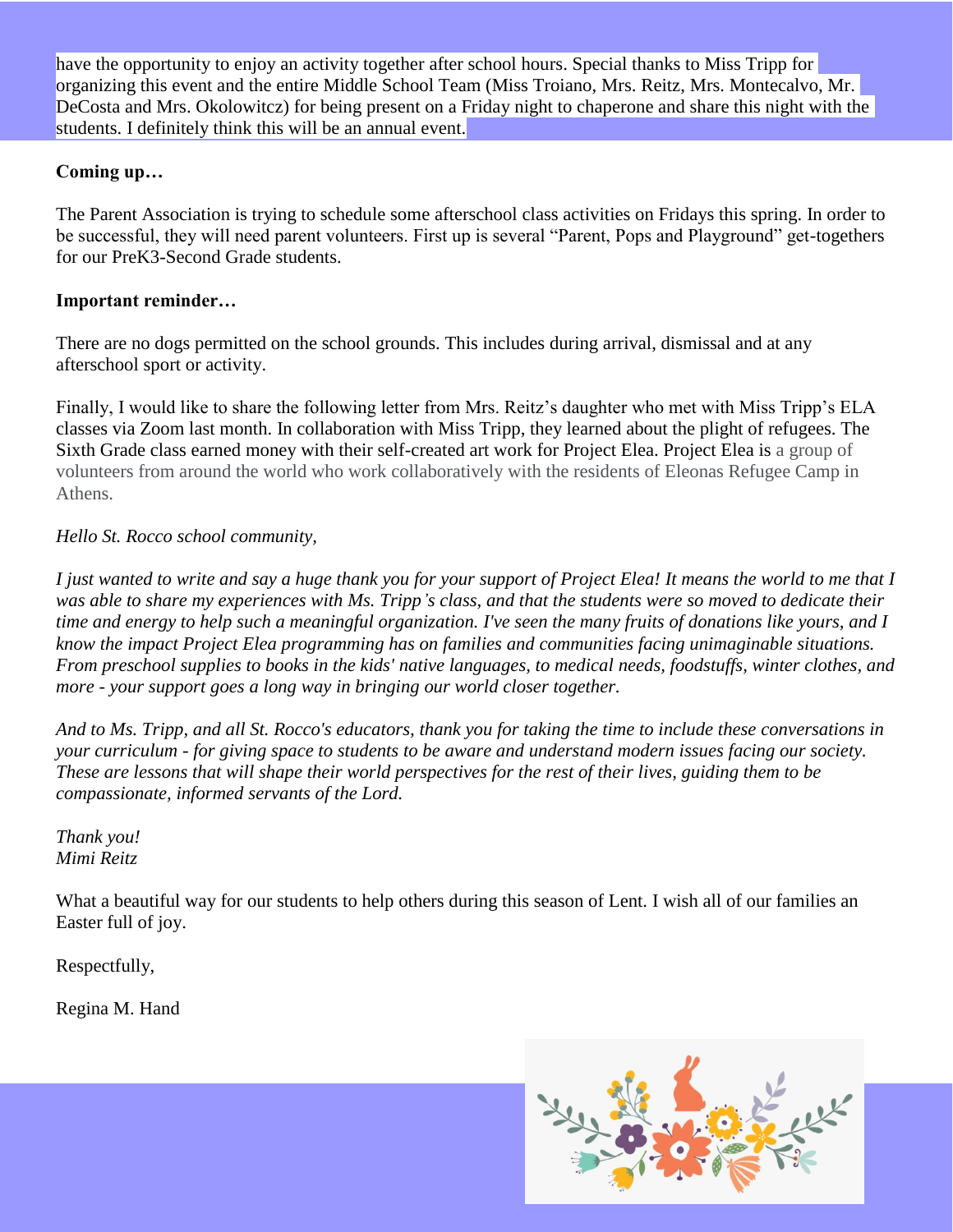### Important Information

St. Rocco School is accepting applications for the 2022-2023 school year. Please encourage family and friends to visit our school. "Word of mouth" is the best way to spread the good news about us. Don't forget about our REFERRAL PROGRAM! Please check the website for details. For more than 58 years, St. Rocco has had the distinction and reputation of educating the whole child; spiritually, educationally and socially. We are proud of our accomplishments and we continue to strive to greatness for our students!

FACTS Tuition Assistance Applications – FACTS tuition aid applications for the 2022- **SEACTS** 2023 school year are ongoing. You can apply by going on to the FACTS management website. Diocesan tuition assistance funds cannot be placed for a student if the family's FACTS application has not been completed. Families must complete a FACTS tuition application every year. The deadline for completing the application to be considered for tuition assistance for the 2022-23 school year is **April 15th.**

 $YEARBOOK ORDERS \sim LIMITED AMOUNT LEFT!!$  Please be sure to order a yearbook that captures the amazing memories of your child's school year! (REMINDER to GRADE 8 Parents: DO NOT ORDER  $\sim$  the payment for a personalized yearbook was included in your child's graduation dues.)



**Easter Raffle**  $\sim$  The Student Council sponsored an Easter Raffle. All proceeds will benefit St. Rocco School. The winners were called today.

Raffle Winners: Pre-K 3: Harleigh Holland (PreK3-3)

Grades 3-5: Amaya Hudick (3) Grades 6-8: Liz Ricci (7)



### **Statewide Transportation**

The Statewide Transportation System is opened to receive student transportation requests for the upcoming **2022-23** school year. To ensure a bus stop for the first day of school next year, both current and new riders must register by July 31. 2022. This is the **[link](https://r20.rs6.net/tn.jsp?f=001Bh3k1aALkuXPF0fjEwjz_-AJ0e-sKwpTjDjl9_i7wPQPSOpP2cRi5ZrWXHrD8_U5iEuWvhp8F9qnkQFoCRAX1yYZEpOGoLjVwr14mcgC2a93PlM6RhDZopfIi1oPfxqCDTfWRmz9WqhiZhjdRV7iqNKOs6vcopF8v9uoTFLi_bs9dBdhODBbnEjhamWlK7dMqZh8FpDhoh8JHVaYUvjkjPDfwnTkSmwwJHus76b9nyzfeOa0nFF_QiQ9OPoHZVoh4TUPyJI3U3e0cAw7EdzetKmmrVma_K83nlUlzBekMqZudf6pZp6JJ_CSDiBnokTJuxiGIzoBI4eGpvv_pEubrDgPY9Oez6C7hlqhoz8zI_g=&c=2VunItJxJbihE7M_KQ80ZRwUIDQaEZoErfr1m66OX8N-6O_BP3hgFA==&ch=f4N9rhkuY5rMx9bDqo_rhn63Ky3H3Pp8W04ETkv1hB4DMPR0joyFwA==)** for parents/guardians. Please note: We checked with the Transportation System Office and even though they have not yet updated their website they assured us that parents completing the form currently on their website will be for the 2022-23 school year. If you have any questions call 401-304-9136 or email [transportationinfo@ride.ri.gov](mailto:transportationinfo@ride.ri.gov)



If you are able to volunteer, please call the School Office by Tuesday, April 26<sup>th</sup>. Each child MUST be accompanied by an adult. Thank you in advance.